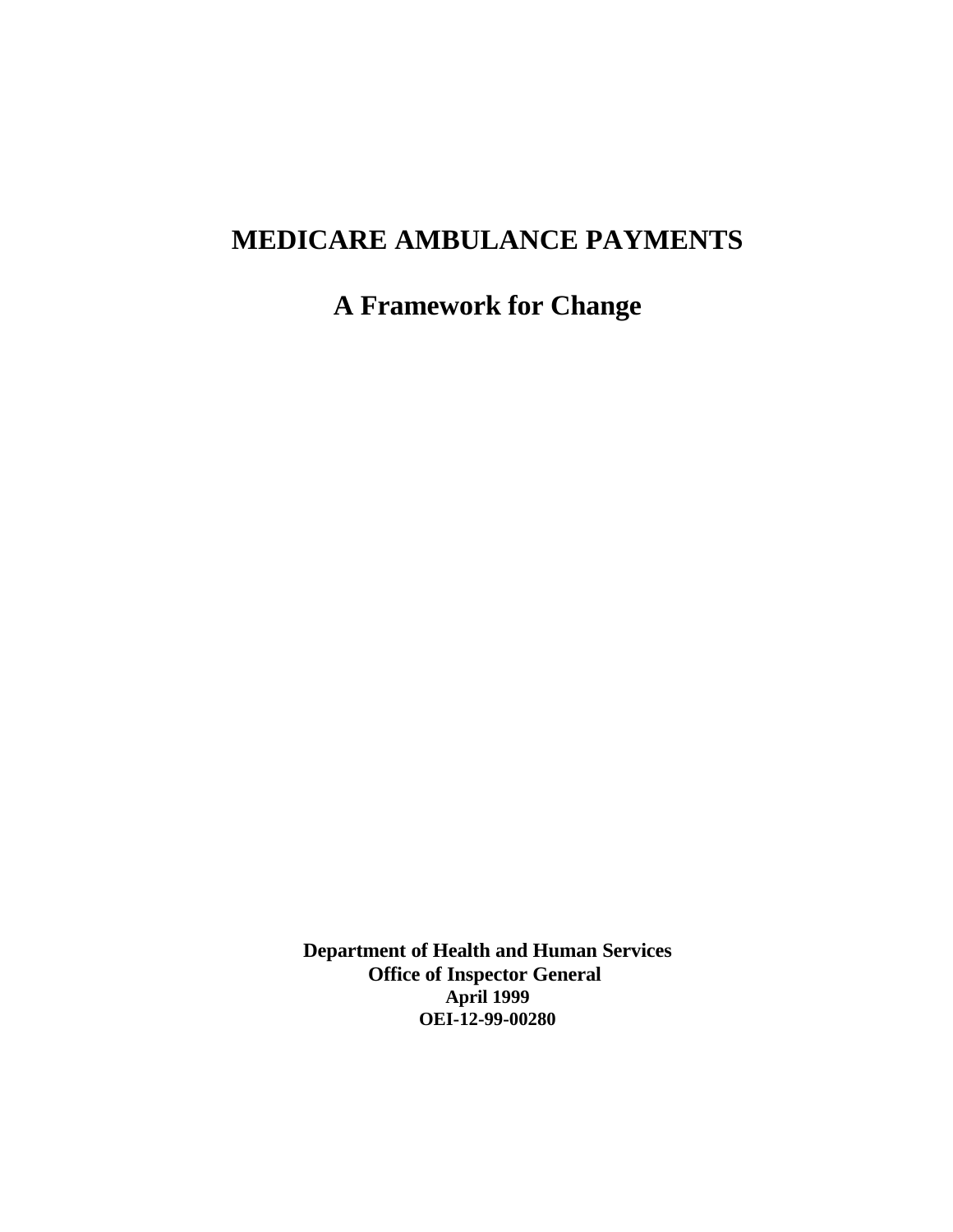# **MEDICARE AMBULANCE PAYMENTS A FRAMEWORK FOR CHANGE**

## **PURPOSE**

To summarize findings from past Office of Inspector General (OIG) reports and offer suggestions for the development of a fee schedule for Medicare-covered ambulance services.

## **INTRODUCTION**

#### **Current Medicare Coverage and Payment for Ambulance Services**

Ambulance services are a covered benefit under both Part A and Part B of the Medicare program. Part A covers these services when a hospital inpatient is transported to and from another hospital for specialized treatment. Payment for these services is included in the hospital's prospective payment for the patient's stay. Medicare Part B covers ambulance services when Part A coverage is unavailable and the following criteria are met: (1) the vehicle and crew meet certain requirements, (2) the transport is medically necessary, and (3) the trip, as a general rule, stays within certain distance and destination limitations.

Medicare payments were approximately \$1.8 billion in 1997. (This does not include Medicare beneficiary co-payments.)

The type of vehicle used to transport the patient affects payment, which is based on an ambulance supplier's historic charges. Medicare pays for two levels of ambulance services basic life support (BLS) and advanced life support (ALS). The two levels generally are distinguished by the credentials of the staff on board the vehicle. Medicare does not cover other forms of transportation, such as a wheelchair or stretcher van.

Medicare uses a reasonable charge methodology to pay for ambulance services. Medicare pays 80 percent of the reasonable (i.e., allowed) charge, and the beneficiary is responsible for the remaining 20 percent. Under the reasonable charge methodology, payment is based on the bill from ambulance suppliers. Carriers, the contractors that process Part B claims, develop separate base rates for BLS and ALS ambulances that reflect customary and prevailing charges in an area as well as separate rates for suppliers' other charges, including mileage and supplies. For example, the maximum reasonable charge for mileage is the lowest of (1) the supplier's actual charge, (2) the supplier's customary charge for mileage, or (3) the prevailing charge for mileage in the area. The Health Care Financing Administration (HCFA) authorizes carriers to raise or lower the reasonable charge based on the concept of "inherent reasonableness." For example, if charges are inflated because of lack of competition or the charges are significantly higher than acquisition costs, carriers may lower reimbursement.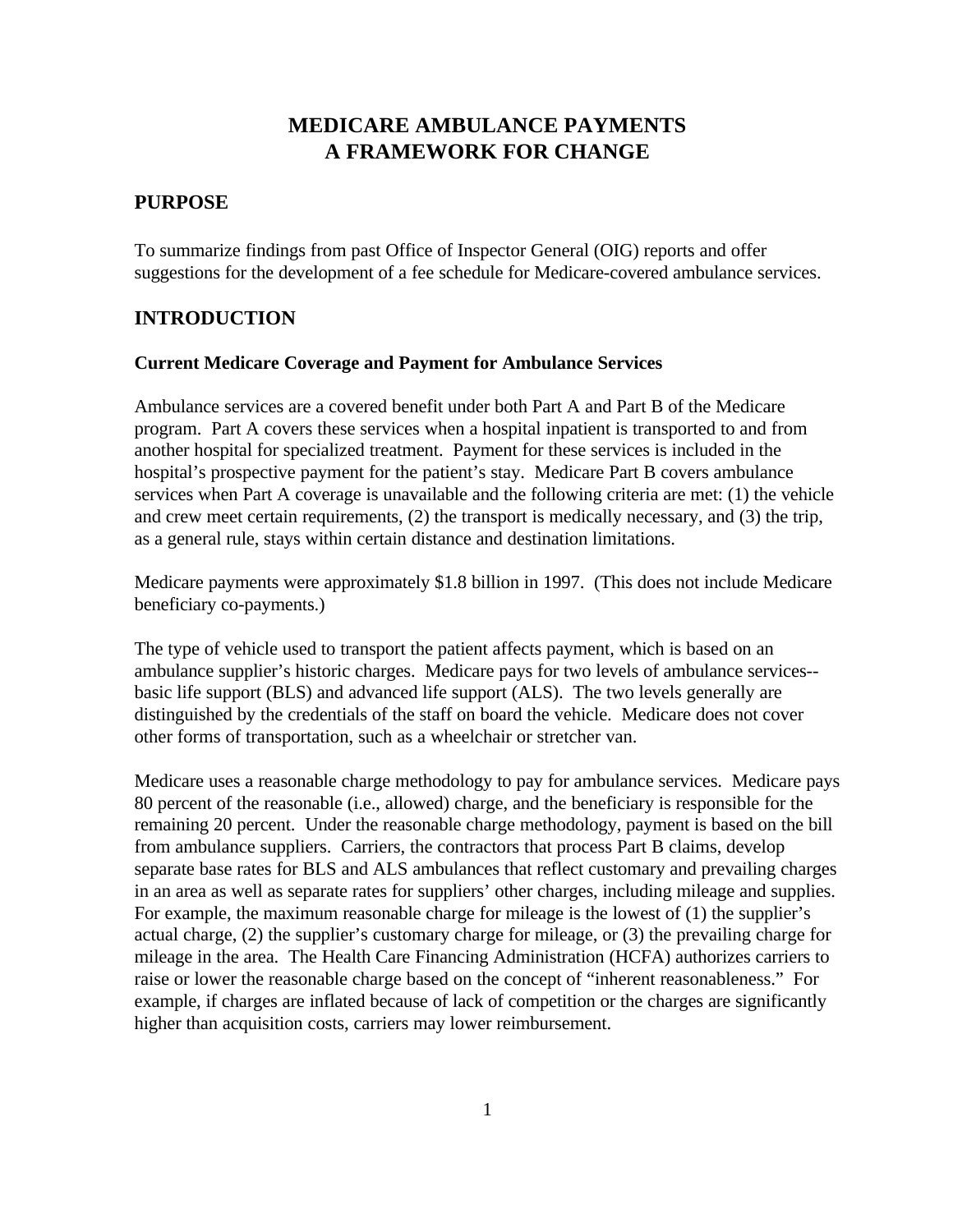The HCFA permits ambulance suppliers to bundle or unbundle their various charges, which generally include a base rate, a mileage charge, and a charge for supplies. Suppliers typically unbundle their charges and bill separately for their base rates and mileage, which is the single biggest ancillary charge. In 1997, Medicare paid approximately \$300 million, or 18 percent of total spending for ambulance services, for mileage. Suppliers may bill different amounts for ALS and BLS mileage.

#### **Recent Legislation--Fee Schedule and Demonstrations**

The *Balanced Budget Act of 1997* requires HCFA to develop a fee schedule for ambulance services effective January 1, 2000. The law requires HCFA to use negotiated rulemaking and states that payments under the new fee schedule should not exceed payments under the old system. The HCFA decided to delay implementation of the fee schedule in order to focus on completing Year 2000 programming changes on time. Negotiations on the fee schedule began in February 1999.

In addition to mandating a new payment system, Congress authorized HCFA to establish up to three demonstration projects, which would permit local government agencies to experiment with alternative models for the delivery and payment of ambulance services.

#### **Problems with the Current Reimbursement System**

The OIG has highlighted problems with the current reimbursement system for ambulance services for years (please refer to the bibliography for a complete list of OIG reports). In 1987, we reported that growth in Medicare payments for ambulance services was far outstripping inflation rates and recommended that carriers use their inherent reasonableness authority to limit payments.

Later reports highlighted the problem of inconsistencies among carriers in their claims processing practices and allowed charges as well as the failure of the payment system to recognize the cost differences between scheduled and unscheduled ambulance trips. A 1994 report concluded that the payment system does not take advantage of the lower costs associated with high-volume, scheduled ambulance transports.

In addition to documenting the problems with payment practices, OIG studies have shown that Medicare's limited transportation benefit is highly vulnerable to abuse. In a 1994 report, we found that 70 percent of sampled dialysis-related claims did not meet Medicare requirements for medical necessity. A 1997 report showed that Medicare payments were continuing to grow rapidly. More importantly, it pointed out unexplainably wide variations in payments for similar services and described the payment system as one lacking in common sense and particularly vulnerable to fraud and abuse.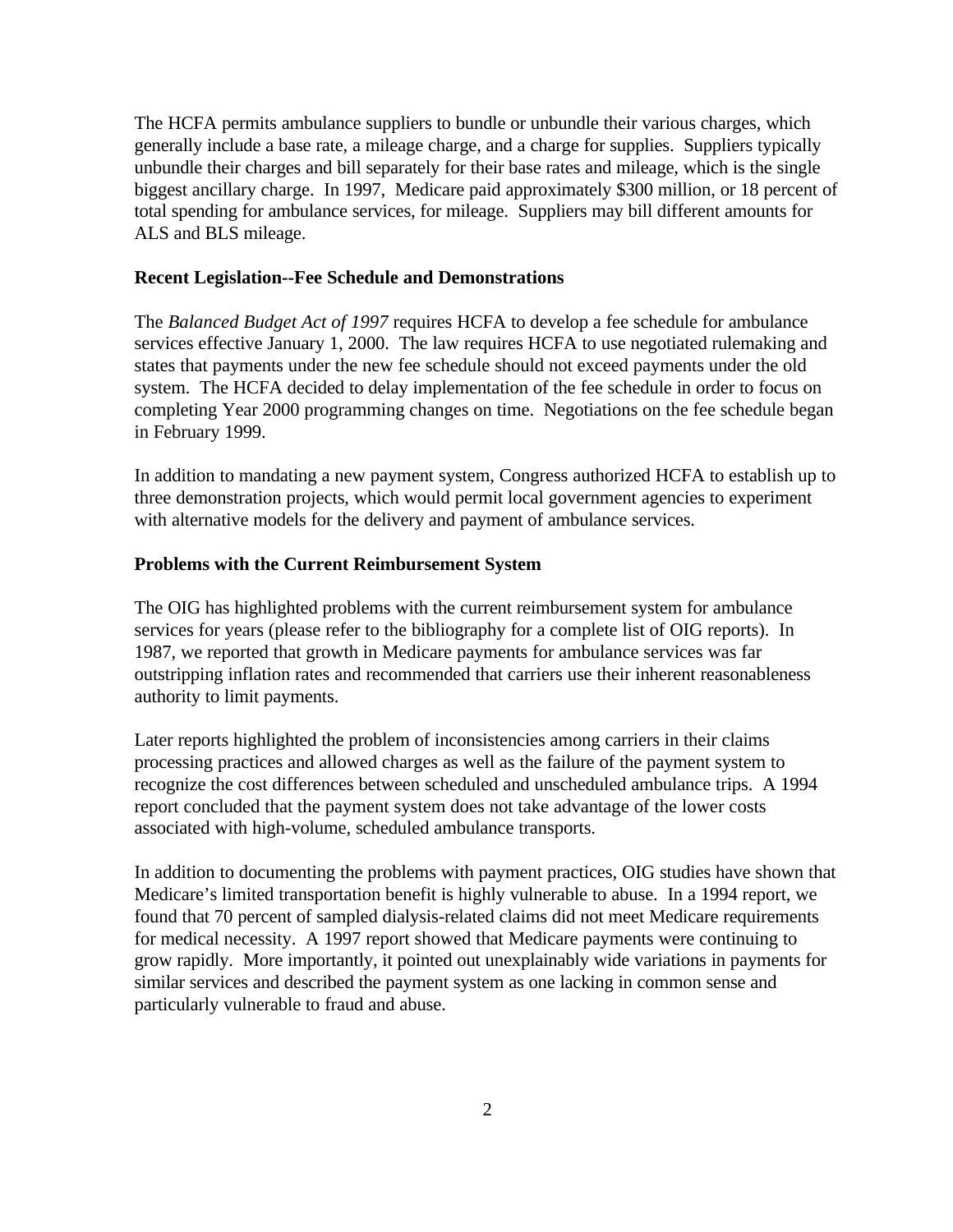More recently, a December 1998 report showed that two-thirds of the trips for a select group of beneficiaries were medically unnecessary. The trips for these beneficiaries were suspect, because the patients were not admitted to the hospital or nursing home or treated in the emergency room on the same day as the transport.

Finally, the OIG attempted to compare Medicare payment rates to those of commercial and other Federal payers. The January 1999 report found that such comparisons were not possible due to the complexity of the payment methods of both Medicare and other payers. The study also revealed that the current payment methods of all these entities are not based on reliable cost data. Instead, they simply reflect historical charges.

## **FRAMEWORK FOR CHANGE**

We prepared this report to offer advice to the HCFA and industry negotiators who are now engaged in the difficult task of developing the fee schedule mandated by the *Balanced Budget Act*. We base this advice on the work we have done on Medicare ambulance services as well as other aspects of the Medicare program.

With this broader perspective in mind, we offer the following suggestions for consideration when developing and eventually refining the fee schedule.

### **I. SIMPLIFY THE PAYMENT SYSTEM**

A 1997 OIG report detailed the complexity of Medicare's payment system for ambulance services. According to the report, the number of procedure codes that ambulance suppliers submitted had increased almost 35 percent in a one-year period to 240 codes. In addition to the 37 specific ambulance codes that HCFA established, suppliers may bill separately for medical supplies, injections, and other services. The 37 ambulance codes alone contribute to the complexity of the payment system, because suppliers may bundle or unbundle their various charges, and HCFA created different codes for ALS versus BLS services, emergency versus nonemergency transport, and specialized versus nonspecialized services.

We believe that the complexity of the current payment system is one of its major vulnerabilities. Therefore, we strongly urge that a much simplified structure be used for the new fee schedule. There are many ways to do this; we suggest the following:

- $\blacktriangleright$  **Pay one rate for emergency transportation and one rate for nonemergency transportation.**
- $\blacktriangleright$ **Bundle all charges into the base rate, including mileage up to 10 miles.**
- $\blacktriangleright$ **Allow additional payments for miles above 10.**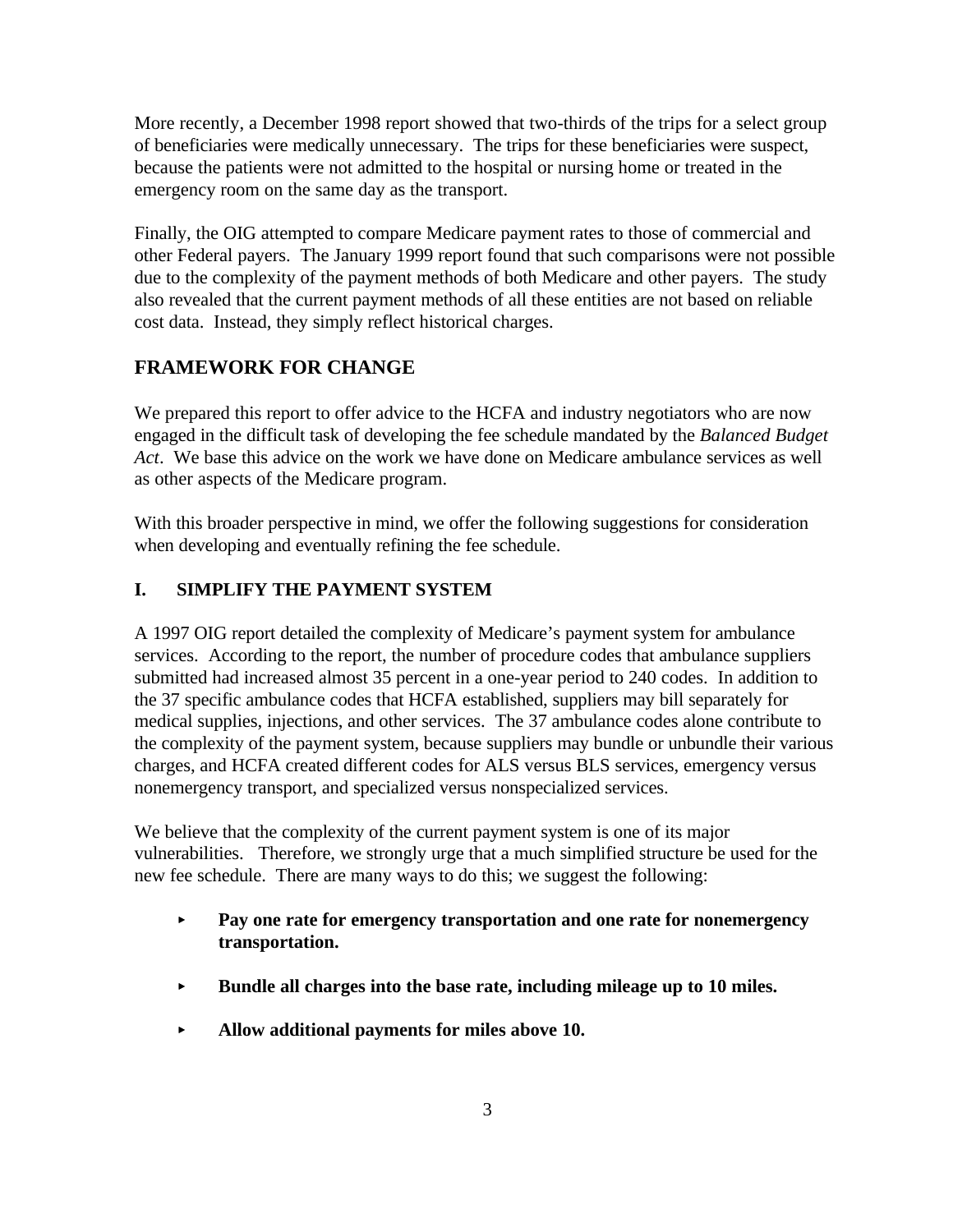**General Considerations.** We base this proposal on a number of considerations. First, the concept of bundling expenses into a single prospective rate is consistent with improvements made in Medicare payments for hospitals, nursing homes, home health services, and a variety of other Medicare program components. It avoids vulnerabilities, particularly the opportunity to game the program by billing for excessive numbers and kinds of services whose review by Medicare carriers is impractical due to their number and small dollar value relative to the entire Medicare budget.

More specifically regarding ambulance services, the distinction between emergency and nonemergency services appears particularly relevant to pricing. Emergency ambulance services are costlier than nonemergency services, regardless of the type of vehicle. Because time and skill affect medical outcomes when an emergency occurs, local communities regulate response times and staffing for emergency transportation. To meet short response times for emergency calls, ambulance suppliers must station personnel and vehicles throughout a given area. Stringent response times and the use of paramedics, the highest level of emergency medical technician, increase the cost of emergency transportation.

Medicare payments are now based on the type of vehicle (i.e., ALS or BLS) and type of service (i.e., emergency or nonemergency). Our proposal would eliminate payment distinctions based on type of vehicle. We believe that Medicare should pay for the kind of service rendered, not the type of vehicle used. Paying by type of vehicle creates incentives for using a more expensive vehicle rather than incentives to organize services according to the kind of care rendered. As noted above, it is the entire system--vehicles, locations, standby capacity, response time expectations, training, and the like--that drives costs, not just the vehicle. The majority of emergency medical service systems (with the exception of very rural areas) provide ALS exclusively and require ambulance suppliers to use ALS ambulances for medical emergencies.<sup>1</sup> Thus, while eliminating the ALS/BLS distinction would align Medicare reimbursement with the actual cost of delivering ambulance services, it would not jeopardize the financial condition of emergency service systems.

The standards for ALS and BLS ambulances vary locally, and the actual cost differences between ALS and BLS ambulances are unknown. In fact, in a recent final rule (with comment period), HCFA eliminated specific staffing requirements for ALS and BLS ambulances and deferred to State or local requirements. Since the standards for ALS and BLS ambulances vary, we believe the type of vehicle is an inappropriate basis for payment in a national program such as Medicare.

<sup>&</sup>lt;sup>1</sup>The Emergency Medical Services Administrators' Association of California, *Issue Paper Regarding the Health Care Financing Administration Negotiated Rulemaking Process for the Establishment of an Ambulance Fee Schedule,* September 1998.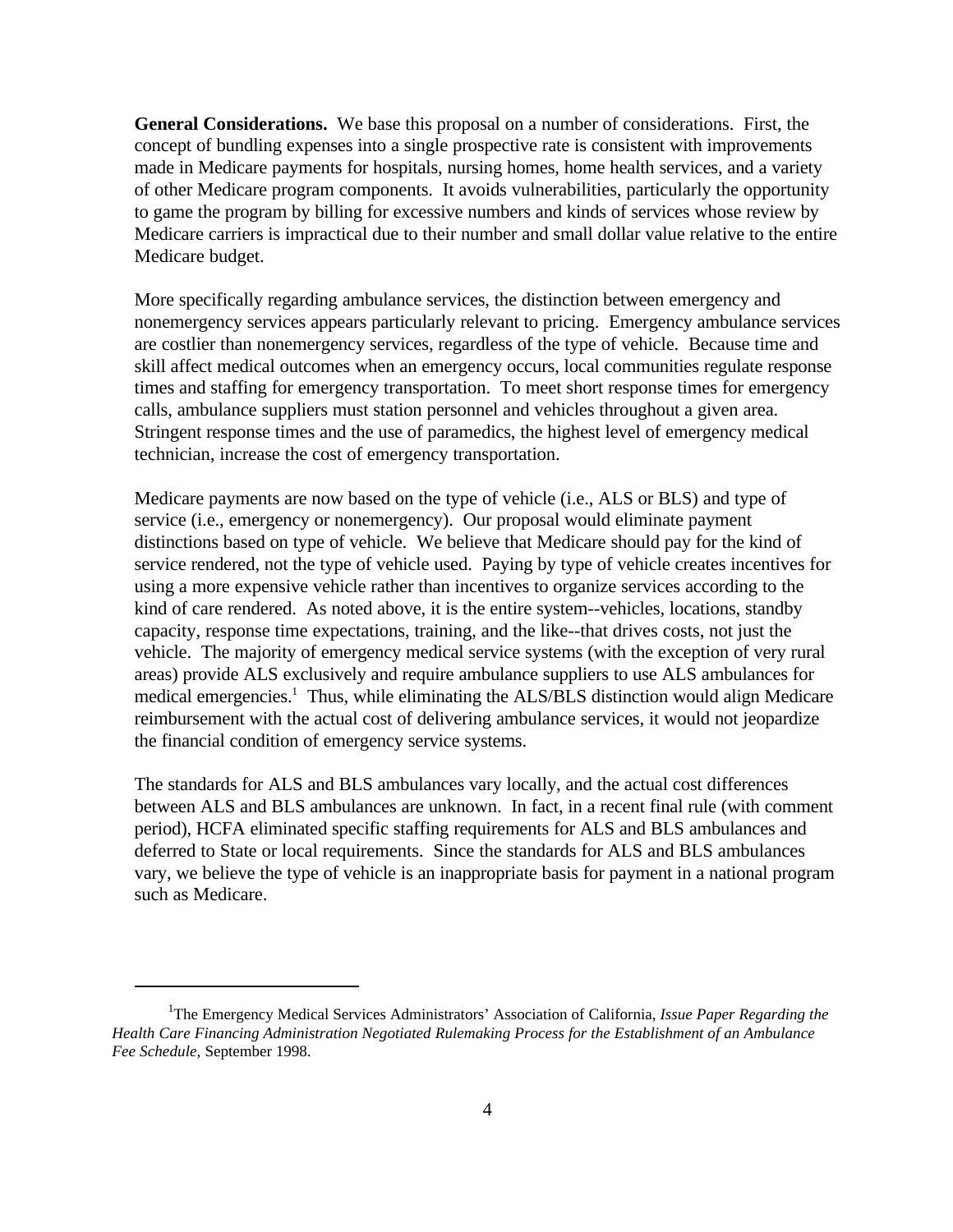**Mileage Rates for Urban and Rural Suppliers.** Medicare historically has allowed suppliers to bill separately for miles, and we believe that many ambulance suppliers do so to compensate for what they perceive as an inadequate base rate. Commercial insurers commonly bundle a specific number of miles in the base rate, and bundling would simplify administration of the ambulance benefit.<sup>2</sup> Also, since payments for mileage are the biggest single ancillary charge, bundling miles may save money without penalizing rural suppliers that must travel great distances. Based on our analysis of HCFA data, we estimate that bundling 10 miles would cover 78 percent of the ambulance trips in metropolitan statistical areas (MSAs) and 56 percent of the trips in non-MSAs.

Allowing reimbursement for miles greater than a minimum number (e.g., the 10 miles we propose to be included in the base fee) provides a convenient way to compensate rural providers for their greater operational costs without overly complicating the fee schedule. In a 1991 report, Project HOPE found that mileage costs greatly contributed to higher total costs for rural ambulance companies, which generally travel greater distances than urban ambulance suppliers.<sup>3</sup> In 1997, rural suppliers continued to travel farther than urban suppliers as a general rule, but long trips for Medicare beneficiaries were atypical in both urban and rural areas.4 For example, 78 percent of the trips in rural areas and 95 percent of the trips in urban areas were 25 miles or less. The median number of miles per trip for rural suppliers was eight; the comparable number for urban suppliers was five (the figures reflect trips in both ALS and BLS ambulances). Viewed another way, the mean number of miles per trip for rural suppliers was 17; the mean for urban suppliers was eight.

#### **II. BASE THE FEE SCHEDULE ON ACTUAL COSTS, NOT HISTORICAL CHARGES**

Historical charge data contain distortions and variations that undermine their usefulness as a basis for the new payment system. We documented these anomalies at length in our 1997 report. We found many examples where Medicare paid more for nonemergency transportation than emergency transportation as well as tremendous variation in payments for mileage. The report concluded that the reasonable charge methodology results in inflated payments for some ambulance services and motivates suppliers to unbundle their charges and upcode to maximize reimbursement. The current system also fails to reflect the lower costs associated with high-

 $2$ We obtained information from seven commercial health plans about their rates for ambulance transportation, including the number of miles bundled in the base rate.

<sup>3</sup> *Project HOPE Report--Study of Payments for Ambulance Services under Medicare, Final Report,* Project HOPE, October 21, 1991.

<sup>&</sup>lt;sup>4</sup>We defined urban areas as counties that are Metropolitan Statistical Areas, or MSAs. Rural areas are defined as non-MSAs.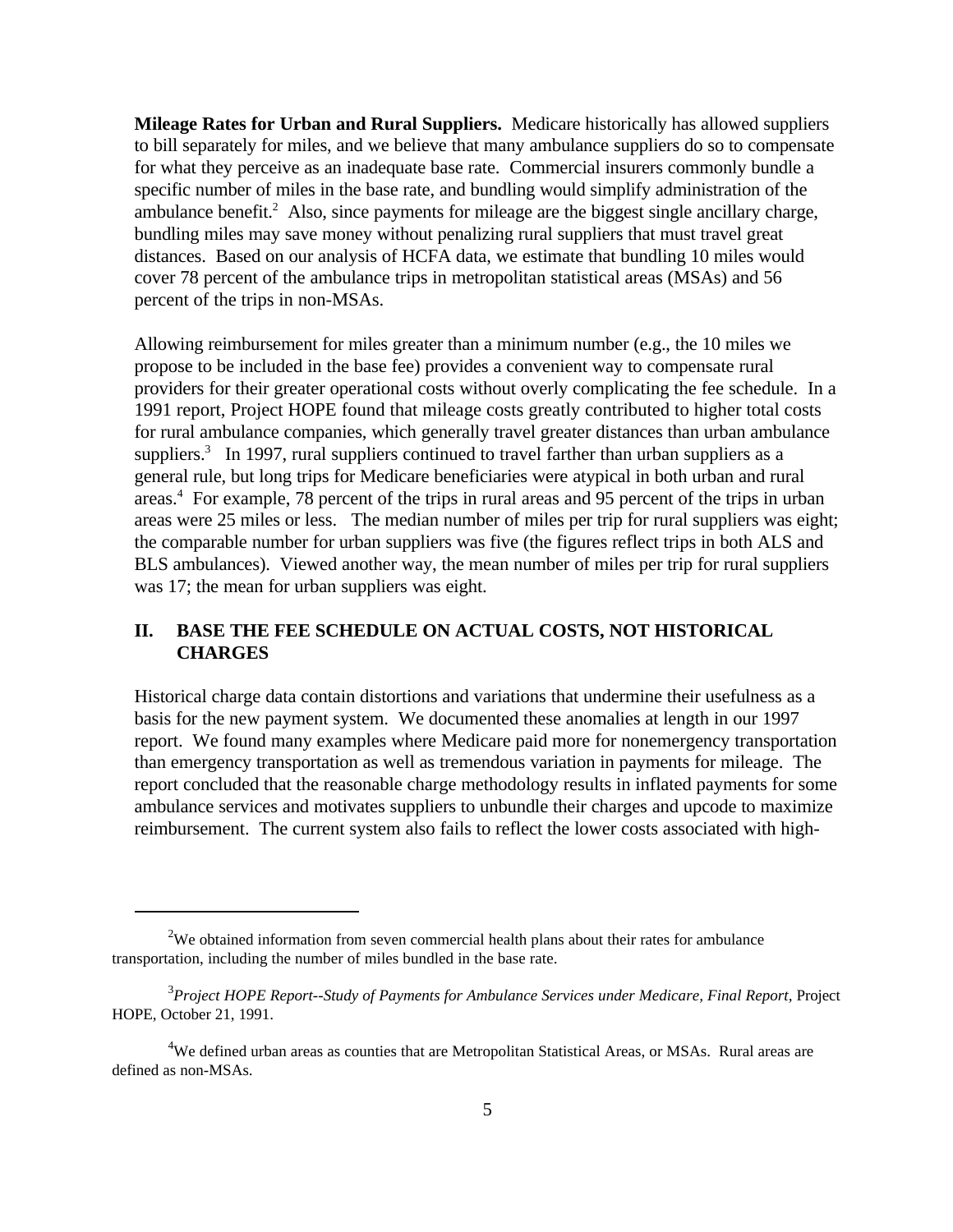volume, scheduled transports. One industry analyst estimates that the cost of scheduled transport is 50 to 67 percent less than the cost of unscheduled transport.5

The current reimbursement system drives billing patterns but does not reflect actual costs in the ambulance industry. For example, Medicare allows suppliers to bill separately for their various charges, which may include supplies, oxygen, and mileage. Ambulance suppliers, however, incur nominal costs for supplies and oxygen. Direct labor is by far the biggest component of ambulance expenses (63 percent), followed by profit (10 percent), and administrative support (9 percent). Medical supplies comprise only 2 percent of expenses.6

As noted earlier, our most recent report comparing Medicare payments to those of commercial and other Federal payers concludes that these other payment systems also are based on unreliable historical data. Furthermore, we were unable to locate any sources of cost data that we could use to determine the reasonableness of Medicare rates overall. As far as we can tell, this type of information is not widely available, even in the ambulance industry. For example, we understand that the American Ambulance Association (AAA), which represents 750 ground ambulance suppliers, does not have such cost data and has contracted with Project HOPE to survey AAA members and evaluate the cost of ambulance services.

The *Balanced Budget Act* requires that the fee schedule be budget neutral when compared to payments under the current methodology, subject to interim payment reductions. Thus, the total amount to be spent on Medicare ambulance benefits already is determined. The task, then, is to weight the elements of the fee schedule to achieve the budget neutrality prescribed by the law. We recognize that it may be necessary initially to base these weights on a professional assessment of what can be gleaned from currently available data. But at best, this will be a rough approximation.

For the longer run, we suggest that HCFA:

- $\blacktriangleright$  **develop a cost model that can be used as a basis for refining the fee schedule as needed to respond to emerging conditions and program changes and**
- $\blacktriangleright$  **verify the data and concepts underlying the model before it can be used to adjust Medicare payments.**

## **III. USE DEMONSTRATIONS TO TEST INNOVATIVE DELIVERY AND PAYMENT SYSTEMS**

 $5$ Telephone conversation with Richard A. Keller, Partner, Fitch & Associates, July 27, 1998.

<sup>&</sup>lt;sup>6</sup>We obtained this information at a December 1997 conference organized by Kaiser Permanente and attended by Western Region Emergency Medical Service Directors, Kaiser Permanente medical and administrative staff, and OIG staff.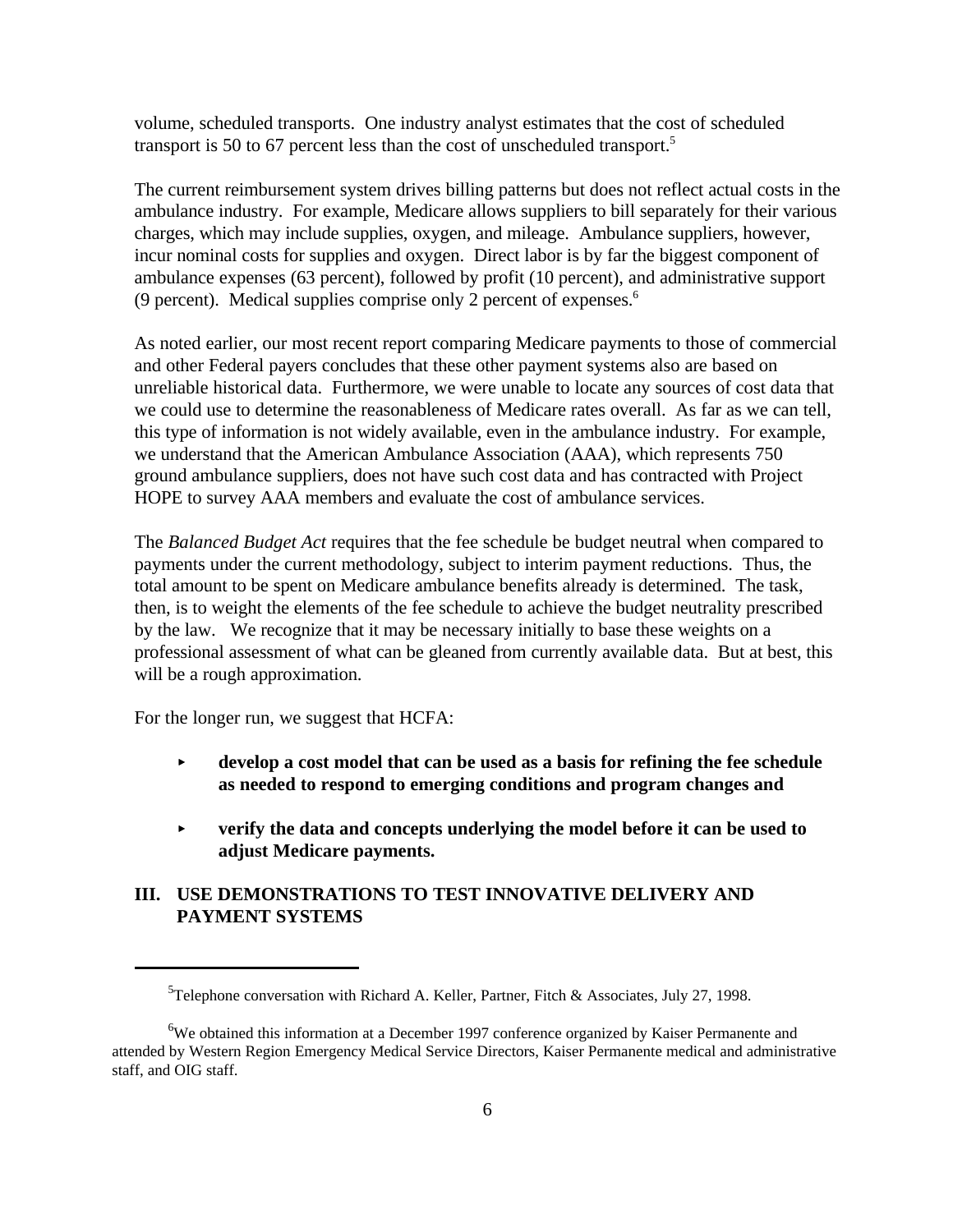The *Balanced Budget Act,* which authorizes three local government demonstration projects, offers a way to experiment with alternative models for the delivery and reimbursement of ambulance services.

It should be possible to systematically develop and evaluate innovative payment systems for ambulance services which will promote more cost effective services. This is especially true for recurring nonemergency services. For example, we have recommended the use of preferred providers, competitive bidding, rebate agreements, add-ons to composite Medicare payment rates for dialysis facilities, and specialized fee schedules for end-stage renal disease patients. (See OIG's March 1994 report, *Ambulance Services for Medicare End-Stage Renal Disease Beneficiaries: Payment Practices.*) Other approaches to pay for nonemergency services based on practices of State and local Medicaid agencies, approaches used by managed care organizations, and ideas of other interested parties might be of interest.

At the same time, caution needs to be exercised to avoid the danger of implementing promising approaches without ensuring their feasibility or measuring their costs. Thus, we suggest that HCFA:

- $\blacktriangleright$  **promptly initiate demonstrations of innovative practices, as authorized by the**  *Balanced Budget Act***, but**
- $\blacktriangleright$  **avoid adopting any changes to Medicare's scope of coverage for ambulance services or widespread adoption of innovative approaches (other than the fee schedule itself) until their feasibility has been tested and their costs or savings have been evaluated through demonstration projects.**

## **IV. IMPROVE ADMINISTRATION OF THE MEDICARE AMBULANCE BENEFIT**

The method by which the fee schedule will be administered is an important element of its success. For example, under the approach which we are suggesting, it will still be necessary to distinguish emergency from nonemergency services and for Medicare carriers to ensure that claims for additional miles are properly documented and are verifiable. Numerous other facets of administration will need to be considered to reduce the susceptibility of the new system to fraud and abuse. We suggest that HCFA:

- $\blacktriangleright$  **consider centralizing claims processing for ambulance services to one or several carriers with specialized capacity for reviewing ambulance claims and**
- $\blacktriangleright$  **choose one carrier, or some other appropriate contractor, to aggregate and analyze data.**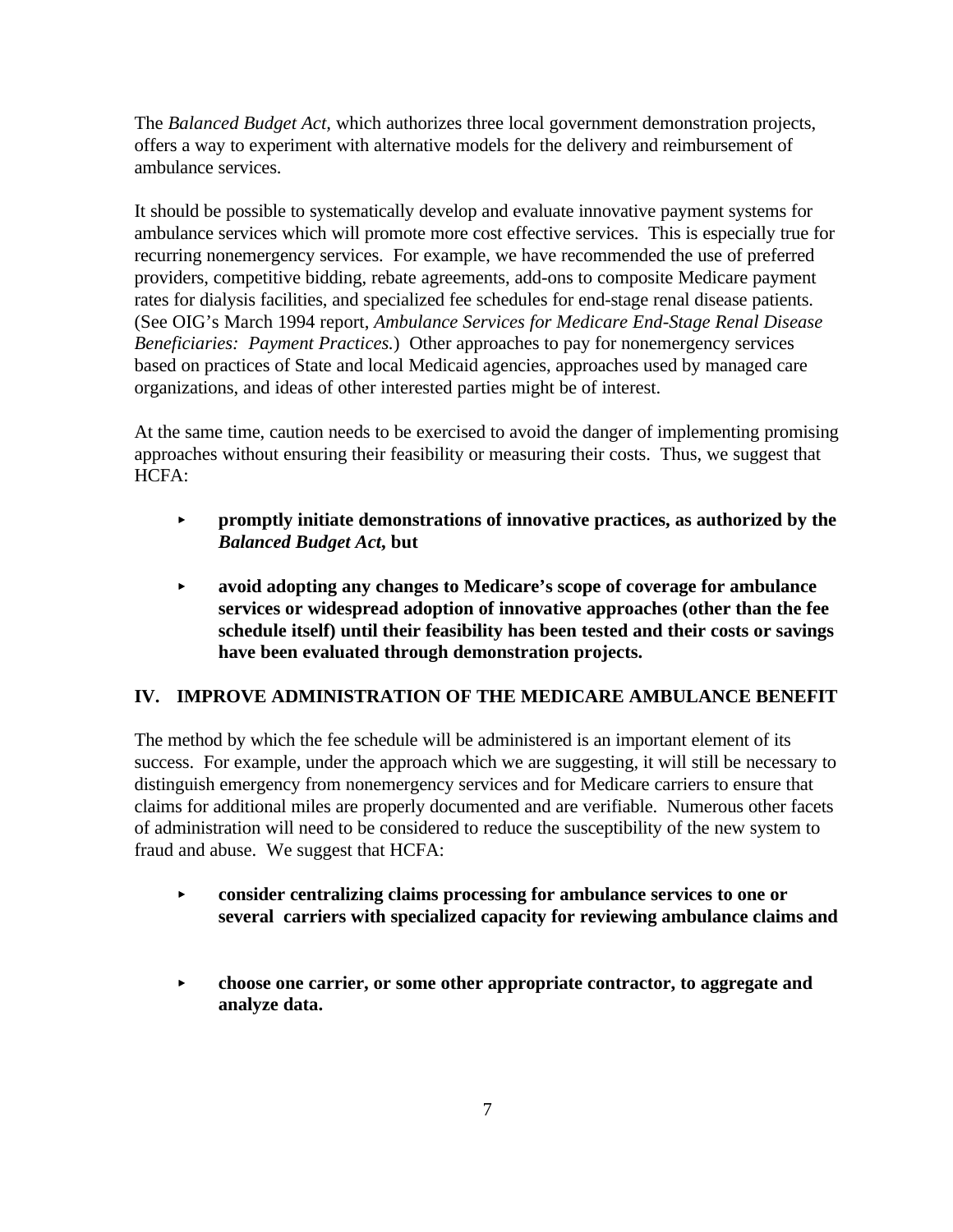In our studies we have repeatedly documented inconsistent claims processing practices and payments among the carriers. The implementation of a new payment system is an opportune time to standardize claims processing for ambulance services. The HCFA has centralized claims processing in the past for other Medicare benefits, notably medical equipment and supplies and home health care. Centralized processing may facilitate verification of medical necessity, a major concern for nonemergency ambulance transportation. We wish to clarify that we are not necessarily suggesting that a distinct and separate carrier be chosen for this function. Although that approach certainly has merit, one or more of Medicare's current carriers could be used to handle Medicare ambulance bills in addition to their normal workload. This latter approach could avoid the cost of creating an additional carrier just for ambulance services.

A statistical analysis unit could play a crucial role in ensuring the integrity of Medicare payments. This is now being done for medical equipment and supply claims. This function could be organized in any one of several different ways. For example, it could be performed by one of the existing carriers or even one of the specialized ambulance carriers which we are suggesting. But also it could be performed by a program integrity contractor, either one specializing in ambulance services or one with a broader scope of responsibilities.